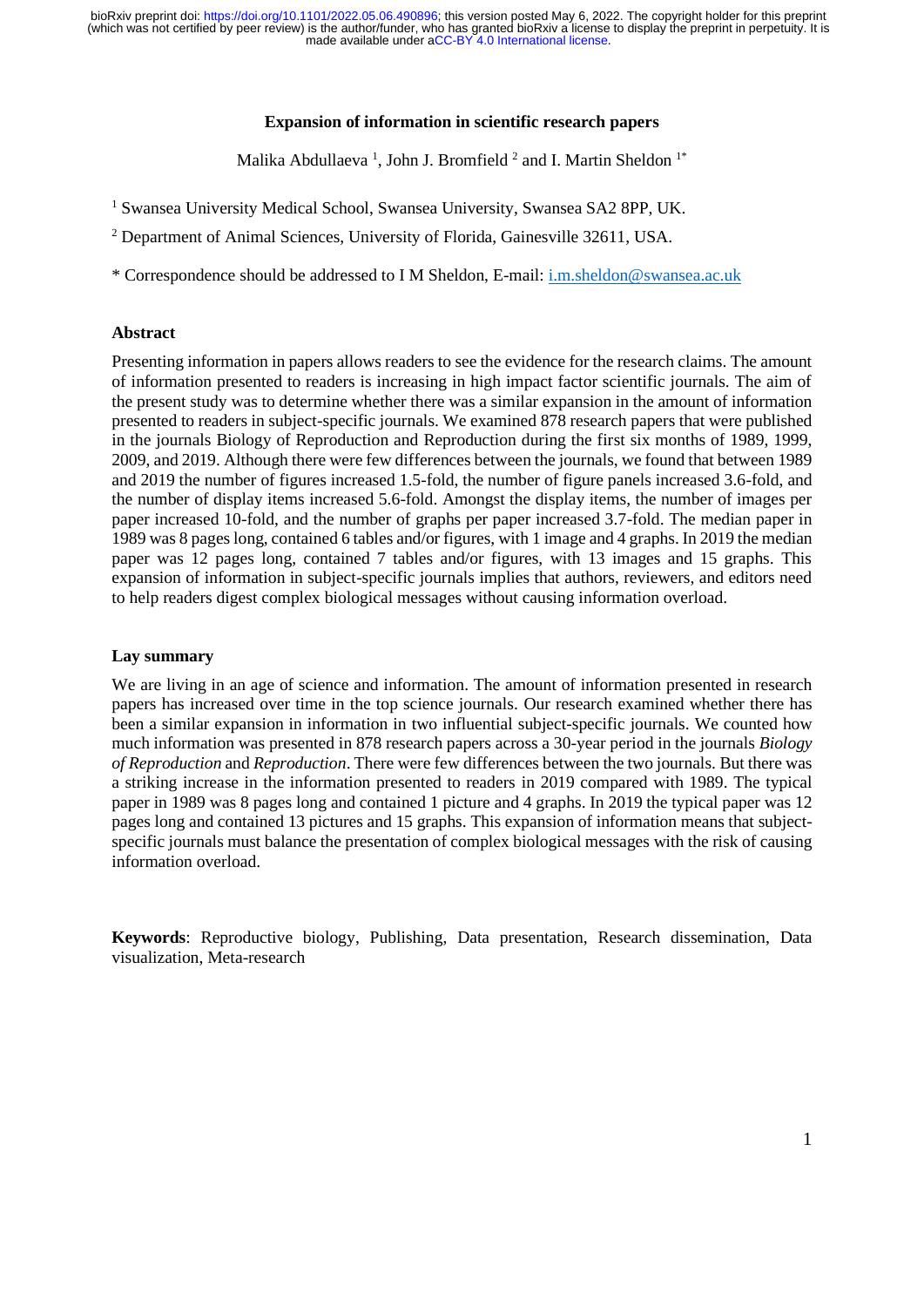# **Introduction**

Journals like *Nature, Science* and *Cell* are thought to have an overwhelming and disproportionate effect on research impact and career progression  $1, 2, 3$ . These high impact factor journals publish multidisciplinary research papers reporting novel, major advances of broad importance for a diverse readership. Commensurate with the influence of these high impact factor journals, authors are presenting increasing amounts of information to support their claims, and to meet the expectations of their readers, reviewers, and editors. On the other hand, most science is published in subject-specific journals that are read by scientists interested in a particular research field. It is unclear if the trend for presenting readers with abundant information in high impact factor journals is reflected by an expansion in information in subject-specific journals.

The most accessible information for readers of journals is that published in each research paper. This information is provided to readers in the text of the paper, in tables, and in figures. Clear scientific writing is important to help readers understand the main messages presented in papers<sup>4</sup>. However, scientists particularly use figures to present their data, communicate information, and visualize ideas <sup>5,</sup>  $6, 7$ . Figures typically display images of photographs, graphs, gels, blots, drawings, and omics analyses. Readers often examine the figures along with the title and abstract of papers prior to reading the main text. PubMed facilitates this approach by providing readers with direct access to figures by clicking on thumbnail images of each figure, which are shown below the abstract on each PubMed Identifier landing page<sup>8</sup>.

The amount of information presented to readers is increasing in journals that have a high impact factor. For example, between 1984 and 2004, the number of figure panels in biological research papers more than doubled in *Nature* and increased four-fold in *Cell* <sup>3</sup> . However, presenting more information in a paper than the reader has the ability or time to assimilate leads to data overflow, reader fatigue, diminished understanding, and information overload  $2.9$ . The aim of the present study was to determine whether there was evidence for an expansion in the amount of information presented to readers in subject-specific journals.

# **Methods**

#### *Journals*

To quantify the information presented to readers of subject-specific journals, we selected the journals *Biology of Reproduction* (ISSN: 0006-3363) and *Reproduction* (ISSN: 1470-1626; formerly *Journal of Reproduction and Fertility*). Both *Biology of Reproduction* and *Reproduction* are well-respected journals that are supported by academic societies and have published primary research about reproductive biology since the 1960s. The 2019 *Journal Citation Reports* impact factor (Clarivate Analytics, Boston, USA) was 3.3 for *Biology of Reproduction* and 3.2 for *Reproduction*; the median impact factor for the 29 journals in the subject category was 2.8.

# *Papers*

We downloaded and examined the PDF version of each research paper published in *Biology of Reproduction* and *Reproduction* during the first six months of 1989, 1999, 2009 and 2019. Review papers were excluded from the analysis. We quantified the information presented in each of the papers. but we excluded supplementary files because this additional information is not presented directly to the reader of the paper in the printed, HTML or PDF versions, and was not available in 1989 or 1999.

For each PDF we counted the number of pages, independently numbered tables, and independently numbered figures. We also counted the number of independently labelled figure panels (Fig. 1). Most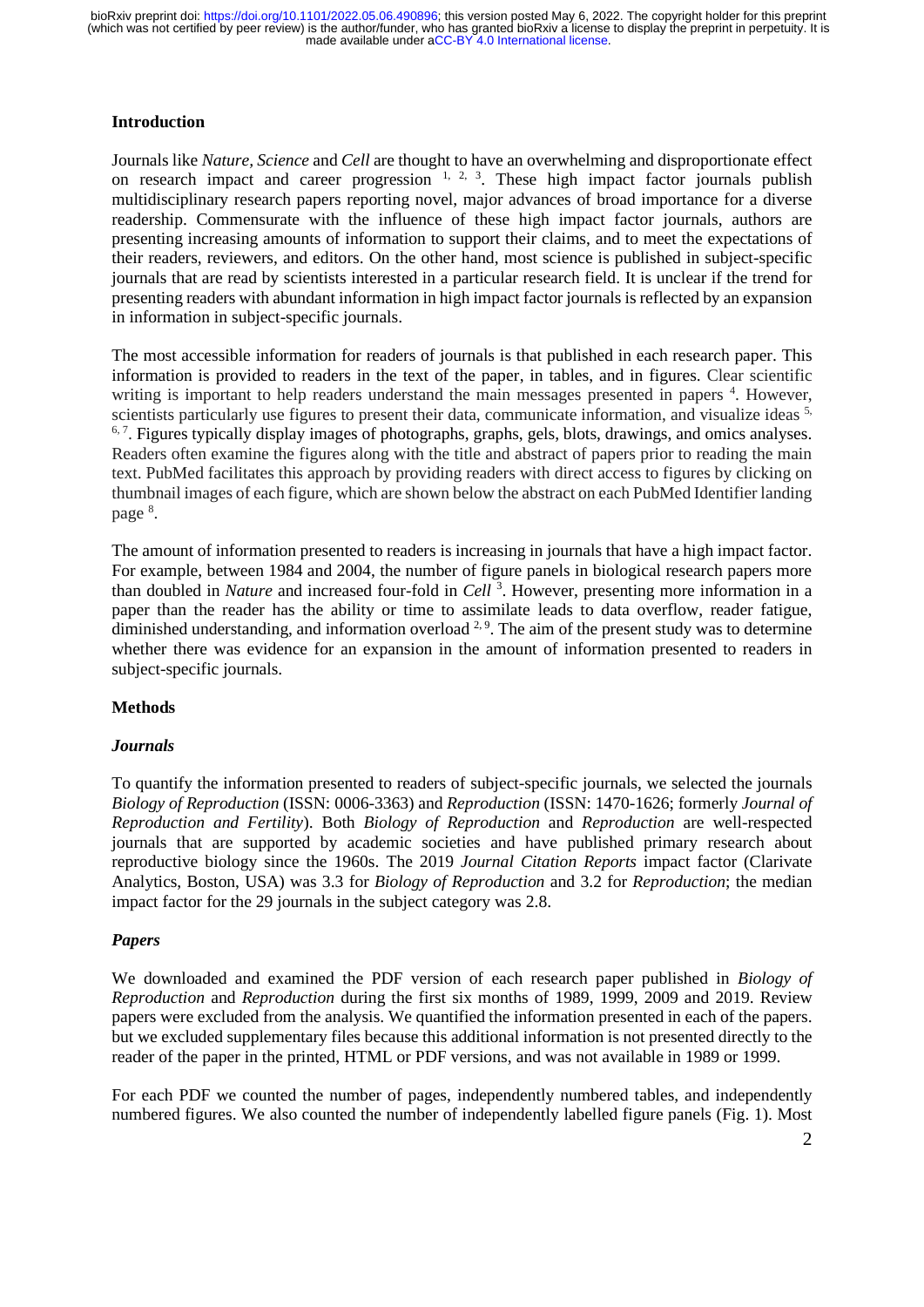labels are lower- or upper-case letters, or roman numerals, but in some cases other labels are used (for example, a'). A composite or single element figure that had no labeled panels was counted as a single panel. Each PDF was examined independently by two people, and discrepancies in counts were identified and resolved. More than 95% of discrepancies between the observers was in counting labelled figure panels when labels were small, had low visual contrast within images, or were partially obscured by images or text.



# *Figure 1. Figures, panels, and display items.*

A hypothetical example to illustrate the differences between an independently numbered figure (orange box), labelled figure panels (blue boxes), and display items (green boxes). This single figure contains three figure panels, and eight display items, of which four are images and four are graphs.

# *Display items*

Each independent element that comprises the whole or part of a figure can be called a display item (Fig. 1). Figures and even labelled figure panels often contain more than one display item. Display items were photographic images (such as photographs and photomicrographs), graphs (such as charts and flow cytometry plots), drawings (such as schematics and flow diagrams), images of gels (such as Western blots) and displays of outputs from omics analyses (such as heat maps and gene networks). Because the reader views each of these display items independently, we counted the number of each of these five types of display items in each paper. This also allowed us to calculate the total number of display items per paper.

# *Statistical analysis*

Data are reported as the arithmetic mean  $\pm$  s.e.m., except where the median is reported (middle value in a sorted numerical list). Data were analyzed using SPSS version 28 (IBM Corp. Armonk, NY) and *p* < 0.05 was considered significant. Count data were analyzed for the factors of year, journal, and the interaction of year  $\times$  journal. Statistical significance was determined using generalized linear models (GLiM) using negative binomial regression, and post hoc significance was demined using the Bonferroni adjustment for multiple comparisons  $10, 11$ . Where there was overdispersion of count data due to a high proportion of zero values, statistical significance was also determined using Kruskal-Wallis tests for the factors of year and journal.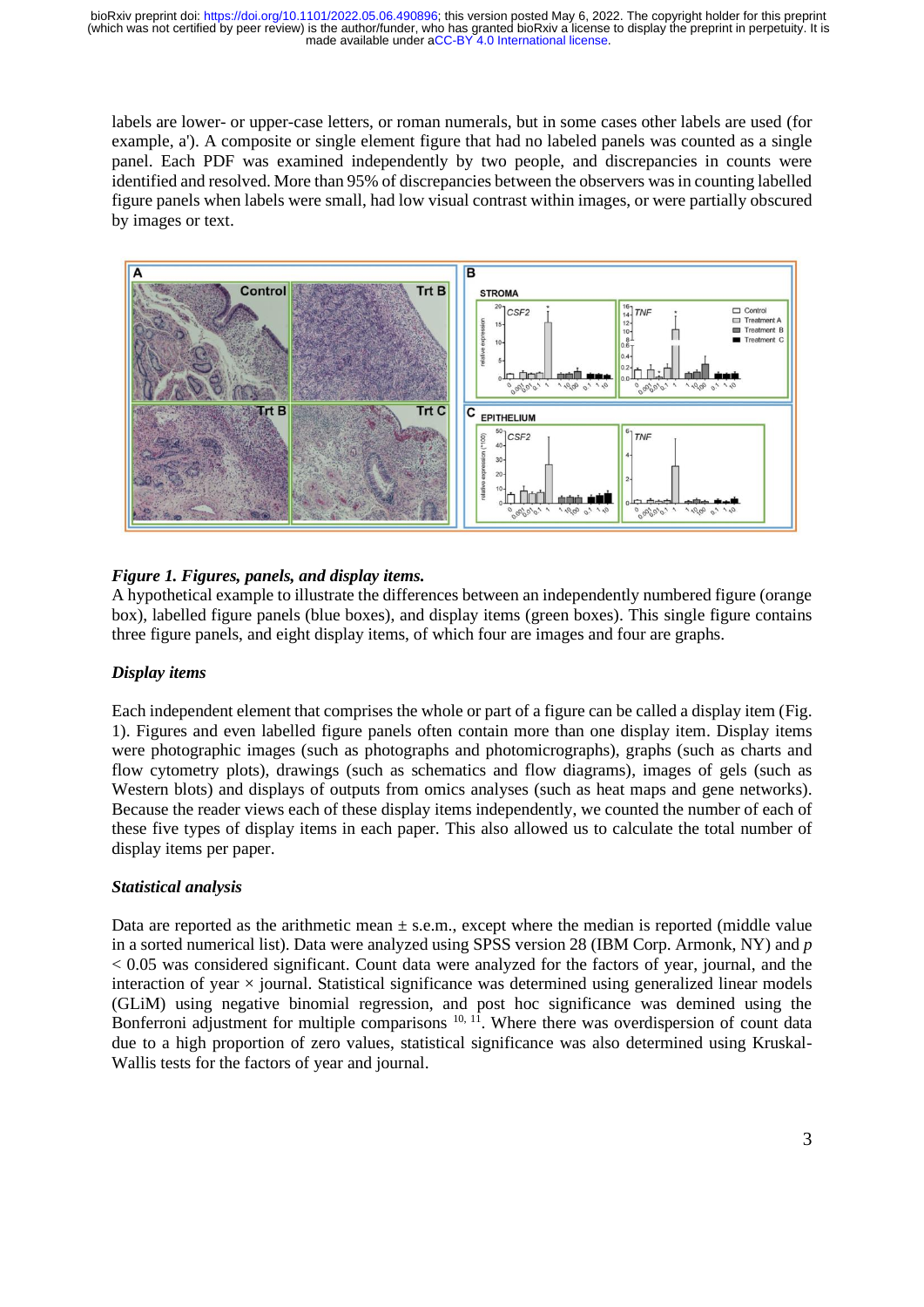# **Results**

# *Papers, authors, and pages*

We examined 878 papers in *Biology of Reproduction* and *Reproduction* (Fig. 2A). The number of authors per paper did not differ significantly between the journals, but the number of authors per paper doubled between 1989 and 2019 (3.3  $\pm$  0.1 vs. 7.2  $\pm$  0.3,  $p = 10^{-8}$ , Fig. 2B). There were also significant increases in the number of authors per paper between 1999 and 2009 ( $p = 0.001$ ), and between 2009 and 2019 ( $p = 0.001$ ).

The average number of pages per paper increased between 1989 and 2019 (8.4  $\pm$  0.1 vs. 11.9  $\pm$  0.1, Fig. 2C). The median number of pages per paper increased from 8 to 12 pages per paper between 1989 and 2019. The number of pages per paper did not differ significantly between the journals. The page size for *Biology of Reproduction* was  $21.6 \times 27.9$  cm from 1989 to 2019, but the number of words per page increased from approximately 750 to 1100. The page size for *Reproduction* was smaller in 1989 (16.5  $\times$  23.7 cm) and 1999 (19.6  $\times$  26.6 cm) than in 2009 and 2019 (21.0  $\times$  27.9 cm), and the number of words per page increased from approximately 700 in 1989, to 950 words per page in 1999, 2009 and 2019.



# *Figure 2. Papers, authors, and pages.*

(A) The number of research papers we examined that were published in *Biology of Reproduction* and *Reproduction* during the first six months of 1989, 1999, 2009 and 2019. (B) The number of authors per paper and (C) the number of pages per paper in *Biology of Reproduction* (●, n = 586) and *Reproduction*  $(e, n = 292)$  during the first six months of 1989, 1999, 2009 and 2019. The width of distribution of points is proportionate to the number of points at that count, the bars represent the mean and the error bars the s.e.m.; statistical significance was determined by GLiM and *p*-values reported for each model.

# *Tables, figures, and figure panels*

There was at least one table in 43.9% of papers and at least one figure in 97.3% of papers; only one paper did not contain either a table or a figure. The number of independently labeled tables did not differ significantly amongst the years, but there were more tables in *Reproduction* than *Biology of Reproduction* (Fig. 3A). Although there was no significant difference between the journals, the number of independently labeled figures increased 1.5-fold between 1989 and 2019 (Fig. 3B). The median for the total tables and figures per paper increased from 6 to 7 between 1989 and 2019 for both journals.

As author instructions often limit the number of independently numbered figures, we also counted the number of labelled figure panels. Although there was no significant difference between the journals, there was a 3.7-fold increase in figure panels per paper between 1989 and 2019 (Fig. 3C). Similarly,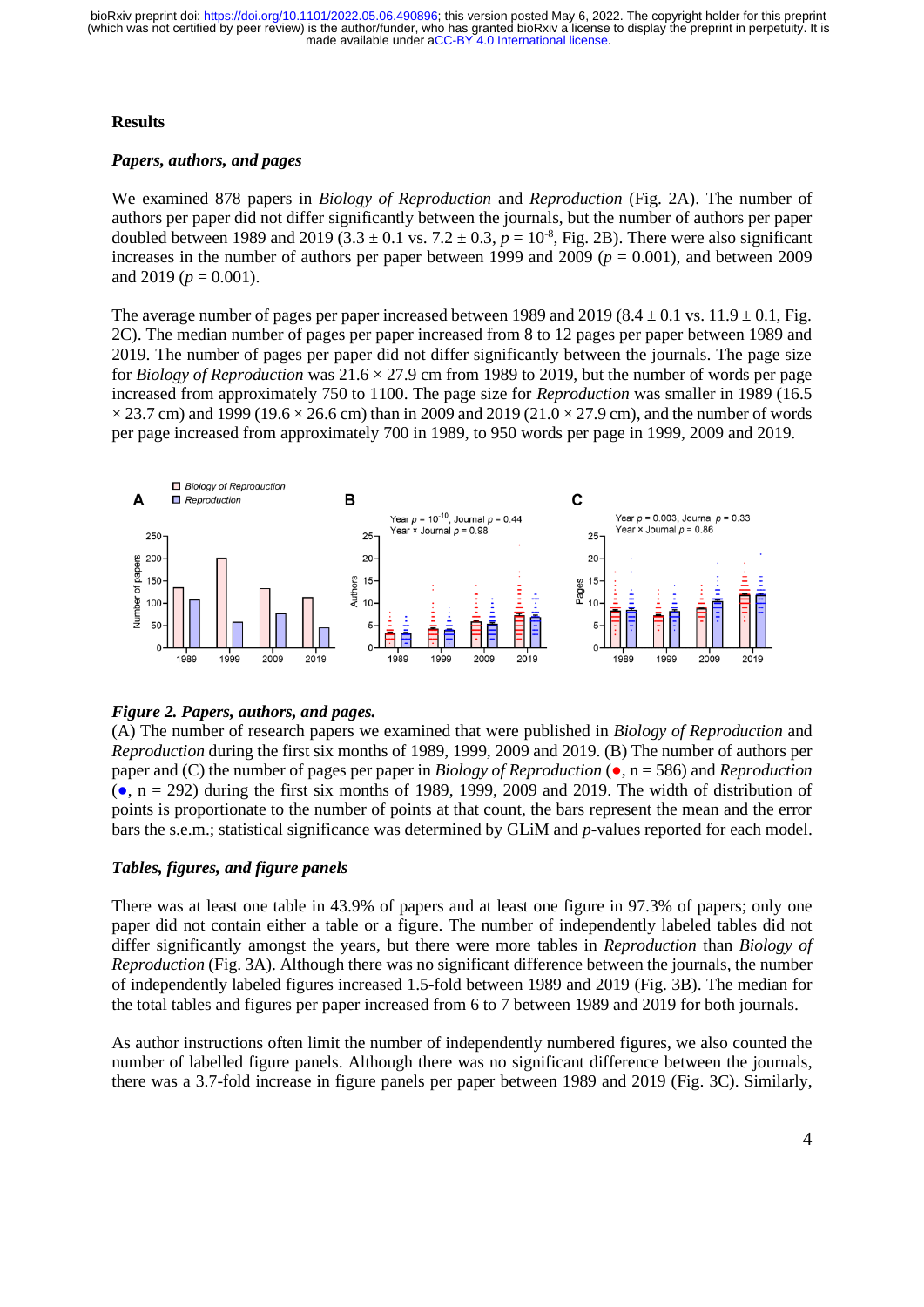made available under [aCC-BY 4.0 International license.](http://creativecommons.org/licenses/by/4.0/) (which was not certified by peer review) is the author/funder, who has granted bioRxiv a license to display the preprint in perpetuity. It is bioRxiv preprint doi: [https://doi.org/10.1101/2022.05.06.490896;](https://doi.org/10.1101/2022.05.06.490896) this version posted May 6, 2022. The copyright holder for this preprint

the number of labelled figure panels per figure did not differ significantly between the journals but increased from  $1.7 \pm 0.2$  in 1989 to  $3.5 \pm 0.9$  in 2019 ( $p = 0.008$ ).



### *Figure 3. Tables, figures, and figure panels.*

The number of (A) independently numbered tables, (B) independently numbered figures, and (C) labelled figure panels, per research paper published in *Biology of Reproduction* (●, n = 586) and *Reproduction* ( $\bullet$ , n = 292) during the first six months of 1989, 1999, 2009 and 2019. The width of distribution of points is proportionate to the number of points at that count, the bars represent the mean and the error bars the s.e.m.; statistical significance was determined by GLiM and *p*-values reported for each model.

### *Display items in figures*

There was a 5.6-fold increase in display items per paper between 1989 and 2019 (Fig. 4A). There was also a significant increase in display items per paper between each year  $(p < 0.001)$ . There were minor differences in the number of display items per paper between the journals, but no significant differences between the journals within each year. The number of display items per figure did not differ significantly between journal ( $p = 0.9$ ) but increased from 2.3  $\pm$  0.3 in 1989 to 8.8  $\pm$  1.9 in 2019 ( $p =$  $10^{-6}$ ). The number of display items per page also increased from 1989 to 2019 (1.0  $\pm$  0.1 vs. 4.1  $\pm$  0.2 display items per page,  $p < 0.001$ ).

Amongst the five types of display items, the most common were images and graphs. We found that 11.7% of papers displayed images, 42.1% of papers displayed graphs, and 42.1% of papers displayed both images and graphs. There was a 10-fold increase in the number of images per paper between 1989 and 2019 (Fig. 4B), and a 3.7-fold increase in the number of graphs per paper (Fig. 4C). Between 1989 and 2019, the median number of images increased from 1 to 13 and the median number of graphs increased from 4 to 15 per paper. There were more images per paper in *Biology of Reproduction* than in *Reproduction*, but the size effect differed within each year (Fig. 4B). There was no significant difference in the number of graphs per paper between the journals (Fig. 4C).

The number of gels, drawings, and presentations of omics analyses per paper also increased between 1989 and 2019 ( $p < 0.001$ , Fig. 4D–F). Although journal and the interaction of year  $\times$  journal was significant for the number of gels and omics items in papers, the effect size was modest. Furthermore, the high percentage of counts with a zero value (gels 62.4%; drawings 78.4%, omics 92.1%) warrants caution in interpreting these statistical models <sup>11</sup>. However, using Kruskal-Wallis tests as an alternative statistical approach for count data, we found similar statistical significance for year (gels  $p = 10^{-20}$ , drawings  $p = 10^{-20}$ , and omics analyses  $p < 10^{-14}$ ), and journal (gels  $p = 10^{-5}$ , drawings  $p = 0.40$  and omics analyses  $p = 0.04$ .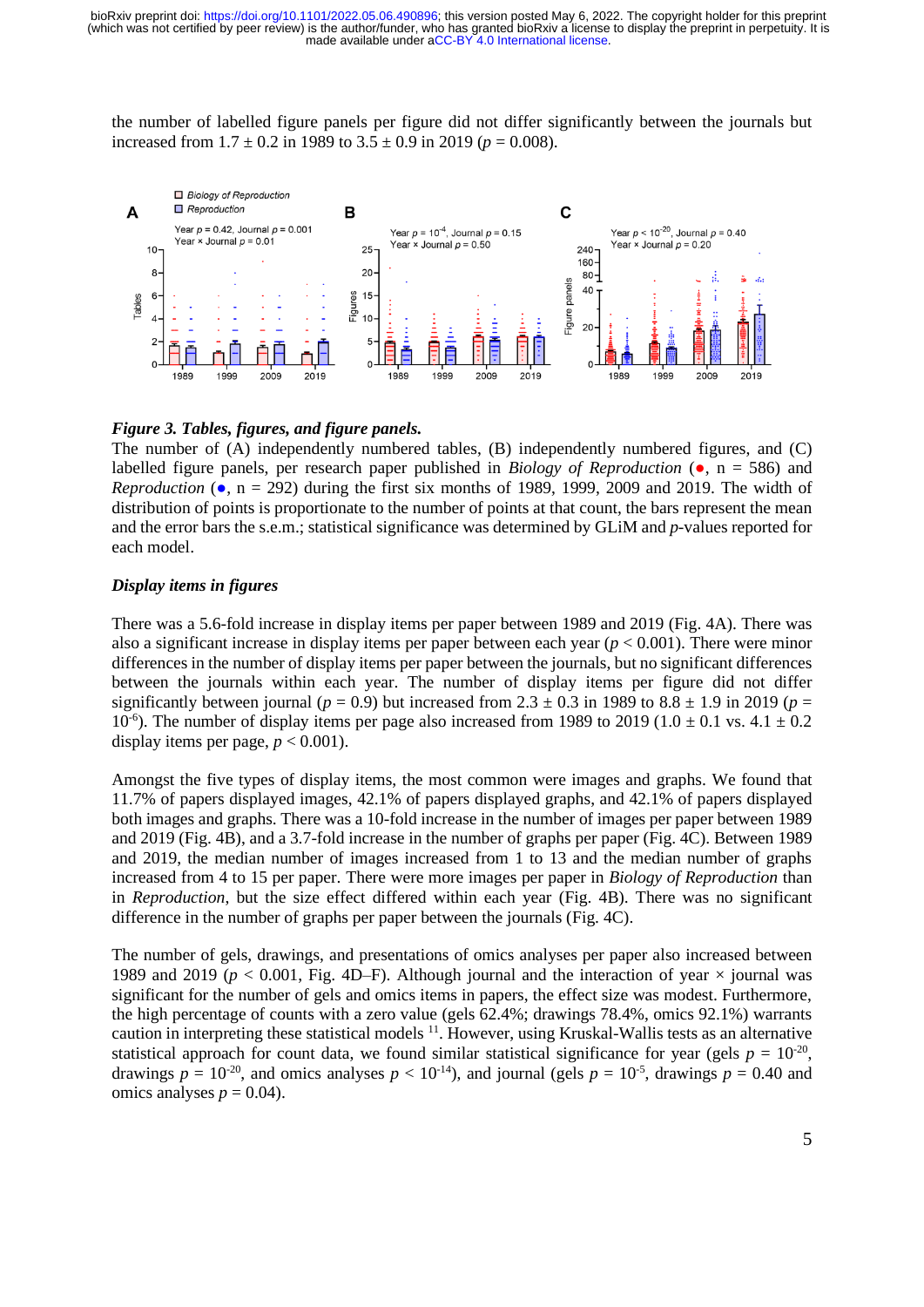made available under [aCC-BY 4.0 International license.](http://creativecommons.org/licenses/by/4.0/) (which was not certified by peer review) is the author/funder, who has granted bioRxiv a license to display the preprint in perpetuity. It is bioRxiv preprint doi: [https://doi.org/10.1101/2022.05.06.490896;](https://doi.org/10.1101/2022.05.06.490896) this version posted May 6, 2022. The copyright holder for this preprint



#### *Figure 4. Display items in figures.*

(A) The number of display item per research paper published in *Biology of Reproduction* ( $\bullet$ , n = 586) and *Reproduction* ( $\bullet$ ,  $n = 292$ ) during the first six months of 1989, 1999, 2009 and 2019. The display items include (B) images, (C) graphs, (D) gels, (E) drawings, and (F) representation of omics analyses, and the number of these items per research paper is presented. The width of distribution of points is proportionate to the number of points at that count, the bars represent the mean and the error bars the s.e.m.; statistical significance was determined by GLiM and *p*-values reported for each model.

#### **Discussion**

We found evidence for increasing amounts of information presented to the readers of the two subjectspecific journals that we examined across a 30-year period. The expansion in information between 1989 and 2019 was associated with more figures, figure panels, and display items. The median paper in 1989 was 8 pages long, contained 6 tables and/or figures, with 1 image and 4 graphs, while in 2019 the median paper was 12 pages long, contained 7 tables and/or figures, with 13 images and 15 graphs. The increase in information presented in *Biology of Reproduction* and *Reproduction* papers since 1989 mirrors similar increases for biological research papers in *Nature* and *Cell* between 1984 and 2004 <sup>3</sup> . The number of data items and panels per figure also doubled between 1993 and 2013 in a survey of 1,464 biological research papers across a selection of subject-specific and high impact factor journals 12 .

The benefits of presenting abundant information in papers include greater evidence for the research claims, better exclusion of alternative hypotheses, and a more comprehensive story. Authors can present more data now than 30 years ago because they have more research techniques, more equipment, more assays, and can make more measurements. Furthermore, there are easier workflows for collecting and displaying data such as transcriptomics, Western blots, and photomicrographs. Authors also have more powerful personal computers and software, making it easier to process images, draw graphs, perform statistical analyses, and assemble multipaneled figures. Digital workflows and on-line publication make it easier and cheaper to publish more data in papers or in supplementary files.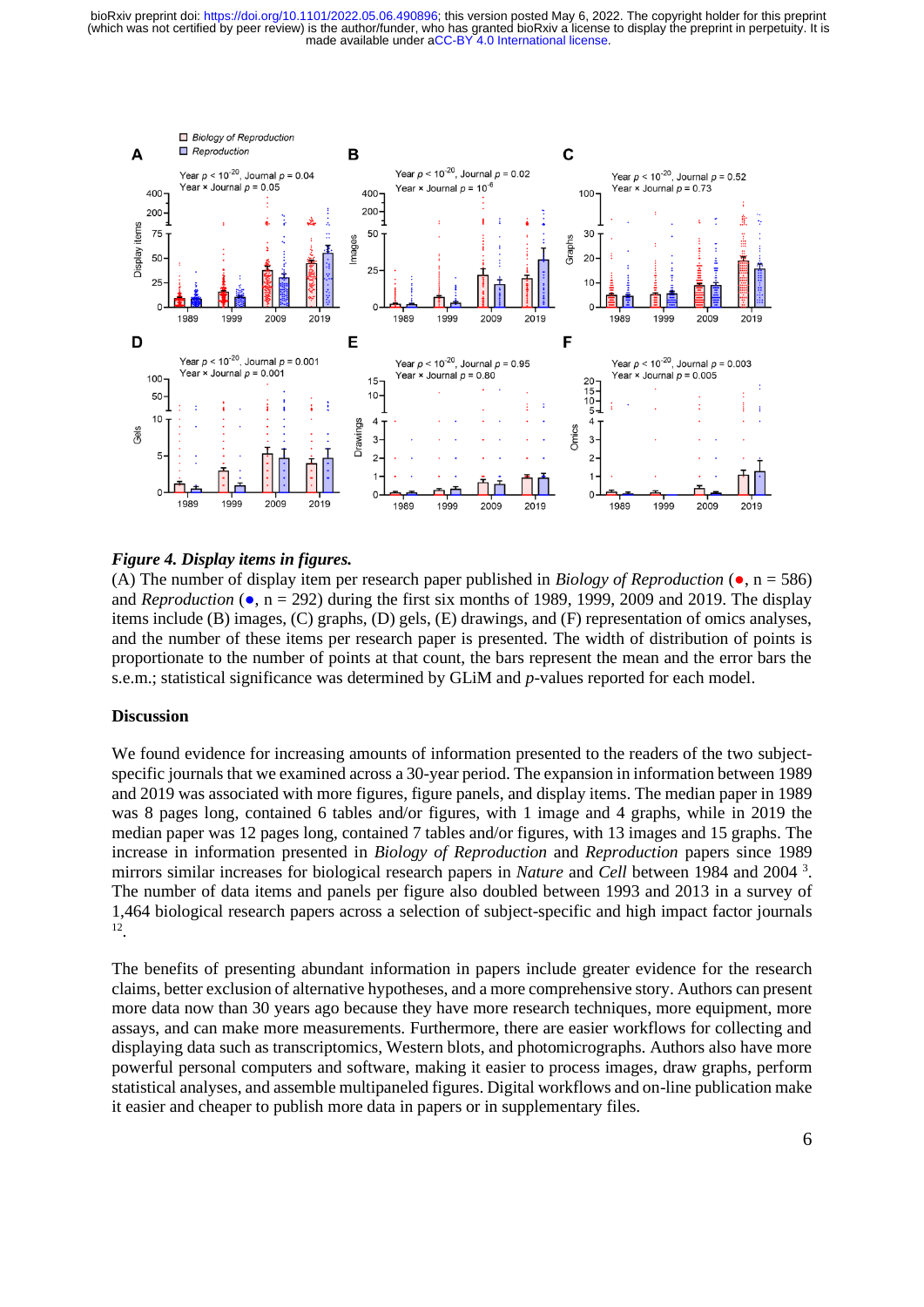made available under [aCC-BY 4.0 International license.](http://creativecommons.org/licenses/by/4.0/) (which was not certified by peer review) is the author/funder, who has granted bioRxiv a license to display the preprint in perpetuity. It is bioRxiv preprint doi: [https://doi.org/10.1101/2022.05.06.490896;](https://doi.org/10.1101/2022.05.06.490896) this version posted May 6, 2022. The copyright holder for this preprint

We found more figures, more figure panels, and more display items in 2019 than 1989 in subjectspecific research papers. We suggest that the number of display items per paper was most useful for comparing information between papers. Counting each display item was straightforward and avoided potential confusion caused by unclear labelling of figure panels in some papers. Visualization of data helps researchers formulate their ideas as well as communicate information and concepts to the reader <sup>5</sup>. Figures also engage the visual system and are often attractive to readers. The 5.6-fold increase in display items per paper since 1989, presents the reader of a 2019 paper not only with more display items to assimilate, but also longer figure legends. Figure legends typically contain technical details, symbols, and abbreviations. Authors need to craft these figure legends so that readers can clearly grasp the takehome messages <sup>13</sup>.

Whilst it might be argued that more data were reported in the text in 1989 than 2019, we found that papers in 1989 were typically 4 pages shorter than papers in 2019. We also found that the number of tables did not differ significantly among the years, which may reflect the role of tables in presenting numbers and words in columns and rows that have to be read like text. The common statement of "data not shown" 30 years ago has been replaced by display items in the paper or supplementary files. In high impact factor journals, these supplementary files often contain more data than the paper  $3, 14$ . Open access to research data in papers is associated with more citations, media attention, potential collaborators, job opportunities and funding opportunities <sup>15</sup>. Open access to data in repositories is also desirable for specialist readers and facilitates secondary use of the data <sup>16</sup>. Interestingly, papers that included links to data in a repository were predicted to have a  $25\%$  higher citation impact  $17$ .

A benefit of peer-review is that reviewer suggestions often improve papers. Indeed, the greatest risk to the quality of published papers is indifferent reviewers accepting low-quality manuscripts <sup>18</sup>. However, opinion leaders have expressed concerns that some reviewers can be overdemanding in their requests for more information <sup>3, 19</sup>. Concerns include reviewers requesting unnecessary control experiments, asking for experiments that extend beyond a paper's story, or seeking information that exceeds the scope of subject-specific journals  $20$ ,  $21$ . Editors are also under pressure to maintain their journal reputation and impact factor, and to compete with other journals for the best papers in their subject. Editors perceive that publishing information-rich papers will help their impact factor, reputation, and media coverage 3, 15. However, to avoid information overload for readers, the reviewers and editors may need to scale their expectations between high impact and subject-specific journals.

Providing more information in papers has other unintended consequences, including lengthening the research and publication process for each project<sup>3</sup>. In addition, we found that the number of authors per paper doubled between 1989 and 2019 in the journals. Furthermore, the ease of collecting data may result in less thought put into designing experiments and analyzing results. Inappropriate data presentation and flawed statistical analysis are particular problems <sup>22</sup>. In a survey of 580 papers, less than 1 in 6 papers met all the good practice criteria for image-based figures <sup>6</sup>. Problems included missing scale bars, misplaced or poorly marked insets, images or labels that were not accessible to colour-blind readers, and insufficient explanations of labels or components of images. The aim is to present data simply, clearly, and honestly without clutter, confusion, or deception so that readers can focus on the research story <sup>6, 23</sup>. Fortunately, software, training, and advice on how to prepare display items is readily available  $5, 6, 7, 24, 25$ .

The increasing information presented in research papers may also be influenced by human nature because we tend to solve problems by adding rather than subtracting components <sup>26</sup>. Instead, simplifying the information presented in research papers, whilst other data are provided elsewhere, adds value for readers and reduces the risk of information overload. Simplification does not mean cherry-picking data or dumbing down information but making the story more comprehensible for readers. As authors, we should present the information in the paper that are needed to inform the story but confine other data to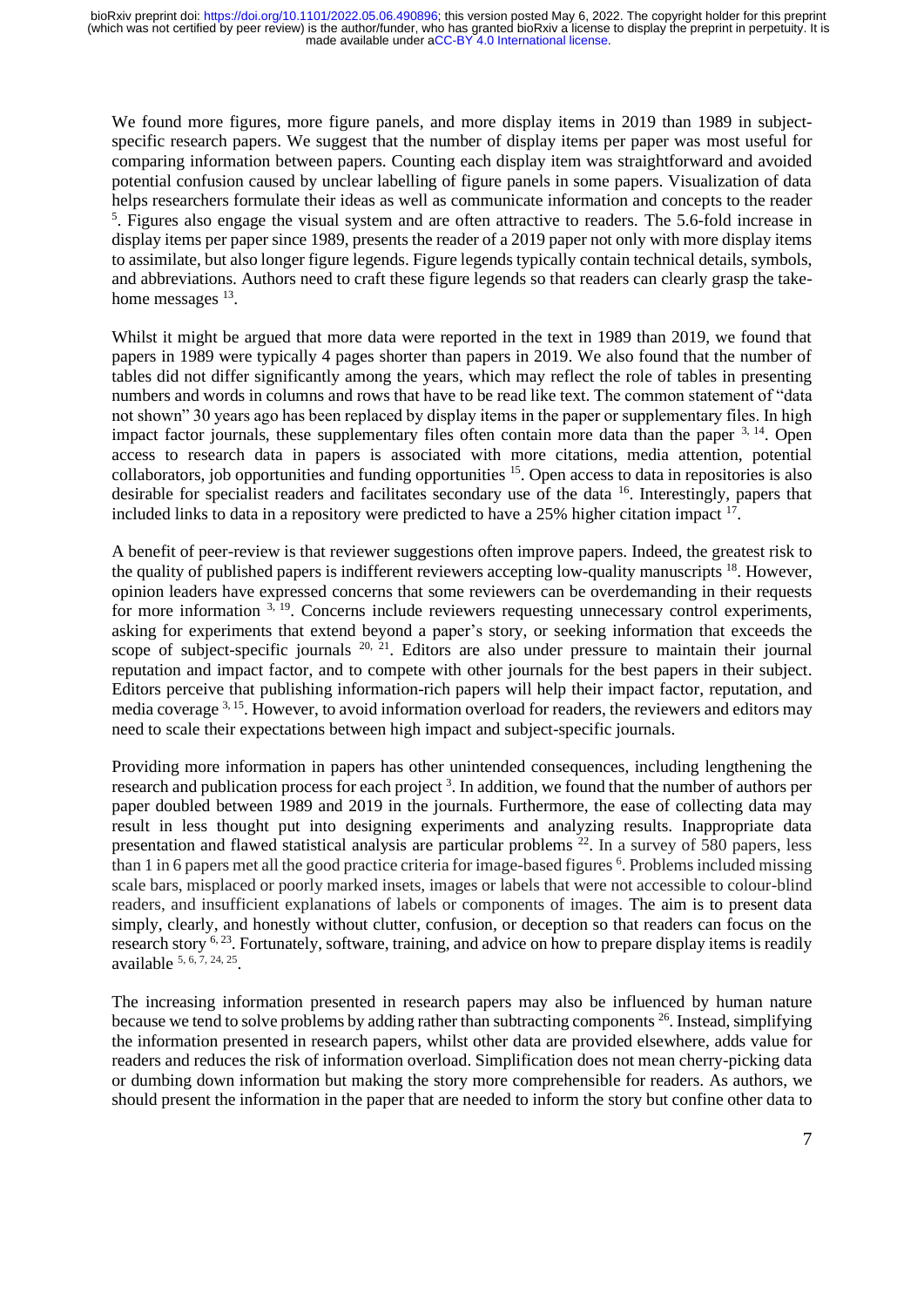made available under [aCC-BY 4.0 International license.](http://creativecommons.org/licenses/by/4.0/) (which was not certified by peer review) is the author/funder, who has granted bioRxiv a license to display the preprint in perpetuity. It is bioRxiv preprint doi: [https://doi.org/10.1101/2022.05.06.490896;](https://doi.org/10.1101/2022.05.06.490896) this version posted May 6, 2022. The copyright holder for this preprint

supplementary files or a data repository. Judicious use of graphical abstracts, careful structuring of the results section, and stylish writing also help. As reviewers, we need sufficient time, engagement, and knowledge to evaluate papers, so that we can suggest improvements that clarify the story. As editors, we should integrate the referee reports and communicate a consensus to the authors about the additional data and revisions required for their paper to be acceptable, and whether data presentation could be simplified without compromising the story.

In conclusion, we found more information presented to readers of research papers in two subjectspecific journals over a 30-year period. Most striking was a 5.6-fold increase in display items per paper between 1989 and 2019. Providing abundant information generates a comprehensive scientific story and allows the readers to see the evidence for the research claims. However, the supply and demand for more information risks information overload for readers. Simplifying data presentation reduces the risk of information overload and helps readers digest complex biological messages in scientific research papers.

# **Disclosure**

The authors declare that there is no conflict of interest that could be perceived as prejudicing the impartiality of the research reported.

# **Funding**

This research did not receive any specific grant from any funding agency in the public, commercial or not-for-profit sector.

# **Author contributions**

Conceptualization, writing – original draft preparation, and supervision IMS; methodology, and formal analysis IMS, MA; visualization and writing – review and editing IMS, MA, JJB.

# **References**

- 1. Young NS, Ioannidis JPA, Al-Ubaydli O. Why current publication practices may distort science. *PLOS Medicine* **5**, e201 (2008).
- 2. Siebert S, Machesky LM, Insall RH. Overflow in science and its implications for trust. *eLife* **4**, e10825 (2015).
- 3. Vale RD. Accelerating scientific publication in biology. *Proc Natl Acad Sci U S A* **112**, 13439- 13446 (2015).
- 4. Woodford FP. Sounder thinking through clearer writing. A graduate course on scientific writing can, if appropriately designed, strengthen scientific thinking. *Science* **156**, 743-745 (1967).
- 5. McGill GG. Knowledge synthesis through scientific visualization. *Nature Microbiology* **7**, 185 (2022).
- 6. Jambor H*, et al.* Creating clear and informative image-based figures for scientific publications. *PLOS Biology* **19**, e3001161 (2021).
- 7. Boers M. Designing effective graphs to get your message across. *Ann Rheum Dis* **77**, 833-839 (2018).
- 8. Sayers EW*, et al.* Database resources of the national center for biotechnology information. *Nucleic Acids Research* **50**, D20-D26 (2021).
- 9. Lanham RA. *The economics of attention: Style and substance in the age of information*. University of Chicago Press (2006).
- 10. Nelder JA, Wedderburn RWM. Generalized linear models. *Journal of the Royal Statistical Society Series A (General)* **135**, 370-384 (1972).